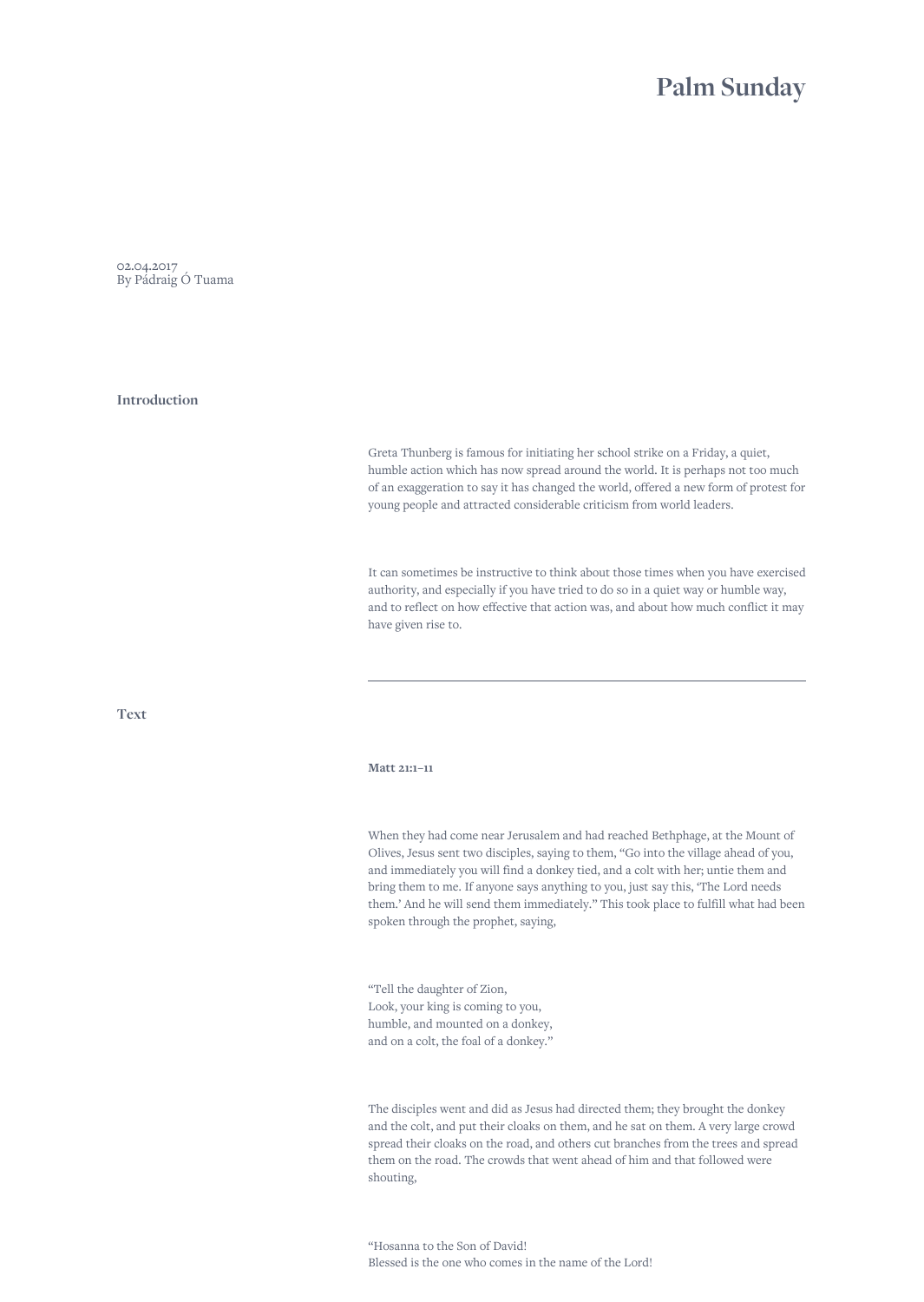When he entered Jerusalem, the whole city was in turmoil, asking, "Who is this?" The crowds were saying, "This is the prophet Jesus from Nazareth in Galilee."

#### **Comment**

Jesus has arrived in Jerusalem.

This is such a well known piece of the scriptural story that it can be easy to miss both the artistry and the intensity of this event. The lectionary presents Matthew's depiction of the entry to Jerusalem. For Matthew — and for Luke and Mark — Jesus only come to Jerusalem once. Matthew and Luke have their birth stories; then some narratives about being launched into ministry (usually with a story of temptation); then the ministry of healing and freedom around Galilee; all with the eyes set to when Jesus would arrive in Jerusalem.

Jesus' engagements with religious and imperial authorities raises curiosity and speculation during the Galilee ministry, but it's totally understood that if Jesus ever went to Jerusalem that all hell might break loose.

In an artistic sense, it is a classic hero narrative. There is a hero, the hero has a message and/or a purpose; the hero is raising a reputation by doing some work; all the while people are wondering *What's going to happen when the Hero gets to the City?* It may not be a city, it might be Mordor, or a showdown with Voldemort, or Oz or a hundred other locations where the new power of the hero confronts the established power that's about to be challenged.

Matthew, Mark and Luke's gospel all hinge on this, and many people do not know the synoptic gospels do not portray Jesus entering and leaving Jerusalem throughout his ministry. It is only John's gospel — which has a very different narrative structure — that depicts Jesus in and out of Jerusalem throughout the three years of his public ministry.

For Matthew, here, Jesus has been building up a reputation — in word and deed and is now arriving in a place of conflict, a place where his bold message, a radical reading of an ancient Covenant is going to be in direct confrontation both with those who are in current religious authority as well as with the imperial force who are in political and national authority. Authority of one clashes with the authority of others.

Jesus enters humbly — this adjective is so important in the text — on the back of an animal, and he is given a welcome of two stories: the welcome of a king, but the welcome of a humble king, sitting, as the prophets had dreamed, on the back of a work animal. This is no entry on a stallion, but a depiction of a way of undoing, reframing, de–escalating an expected conflict. Jesus' approach to this great city is in the name of a demure demonstration of his mass appeal; but it has the opposite affect — it escalates rather than deescalates the tension.

There is a detail — which presumably has been obvious to many — in this text that has perturbed readers for centuries. The disciples are told to get two animals — a donkey and a colt —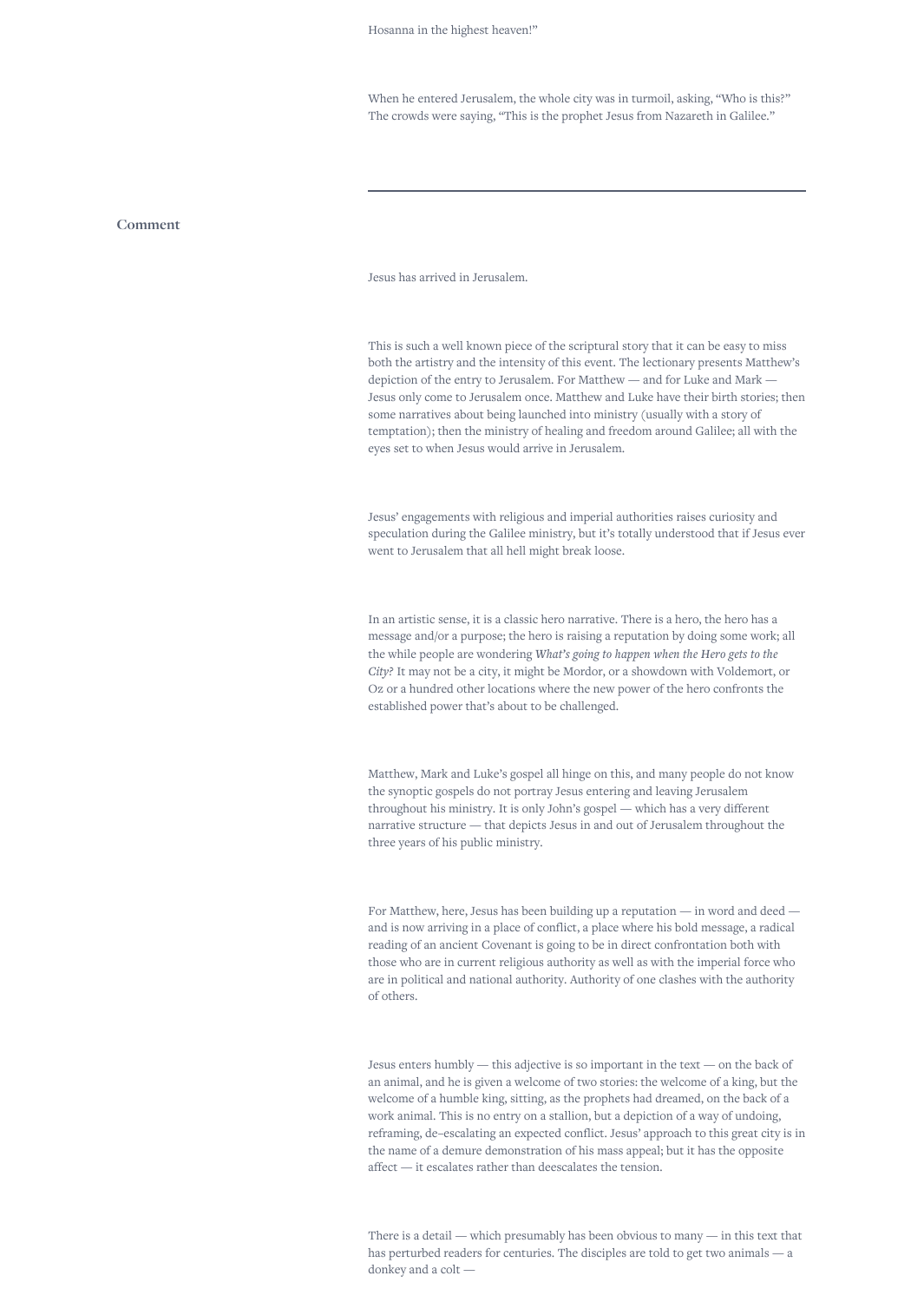"they brought the donkey and the colt, and put their cloaks on them, and he sat on them."

What did Jesus sit on? The donkey? The colt? Could he have sat on both at the same time? Did he swap halfway through the triumphal entry? Ancient scholars saw that one of the animals represented Jews and the other represented Gentiles. Calvin was the first to recognise the usage of a literary device whereby a singular is spoken of in the plural in order to place emphasis on the singular. This literary technique rejoices in the easily remembered term: *parallelismus membrorum*. Try it out with your friends.

Literary devices aside, Jesus' depiction as a humble arrival is the point. His humility is the very thing that astounds the people, deepens their attention towards him and attracts agression from those who see that their position and roles and authorities are going to be undermined by this new attention towards a Galilean upstart. In the gospel of Matthew, Jesus seems fully aware of this. He requisitions animals like a monarch would, and his arrival draws high drama, and he seems to know that he is on his way to his death. The escalating conflict that many are expecting — and perhaps even eagerly expecting — is undone by his refusal to command his followers to take up arms.

Humble — *praus* in Greek — can also be translated as meek, kind, benevolent, gentle, forgiving. This, and particularly this, seems to be a major point of intervention to the expected conflict of Jerusalem. Jesus arrives, and a power–off is expected, but the approach taken is one of humility, meekness, kindness, benevolence, gentleness and forgiveness. Jesus is no wallflower; he is confident in his critique, but his power is used to gather in those who've been dispossessed, rather than inciting revolution.

Taking this approach towards expected conflicts in Jerusalem did not mean that Jesus avoided conflict; in fact it escalated them. But it meant that he maintained his own integrity in the conflict. The escalation did not cause him to lose control of the conflict values that mattered most. This cost him his life, but for him, this was a price worth paying.

### **Response**

It might be an interesting thing to bring in demonstrations — from the news, or from local stories — of people using humility in their approach to expected conflicts. Obviously, it's always easy to find those who enjoy escalating conflicts, but contemporary examples of humility would be interesting.

Such examples will, despite their humility, cause debate: just because someone adopts a manner that's subversive and mild doesn't mean all — or even many will agree with their aims. But this will be even more informative. Jesus, too, had large appeal, but caused deep division.

**Prayer**